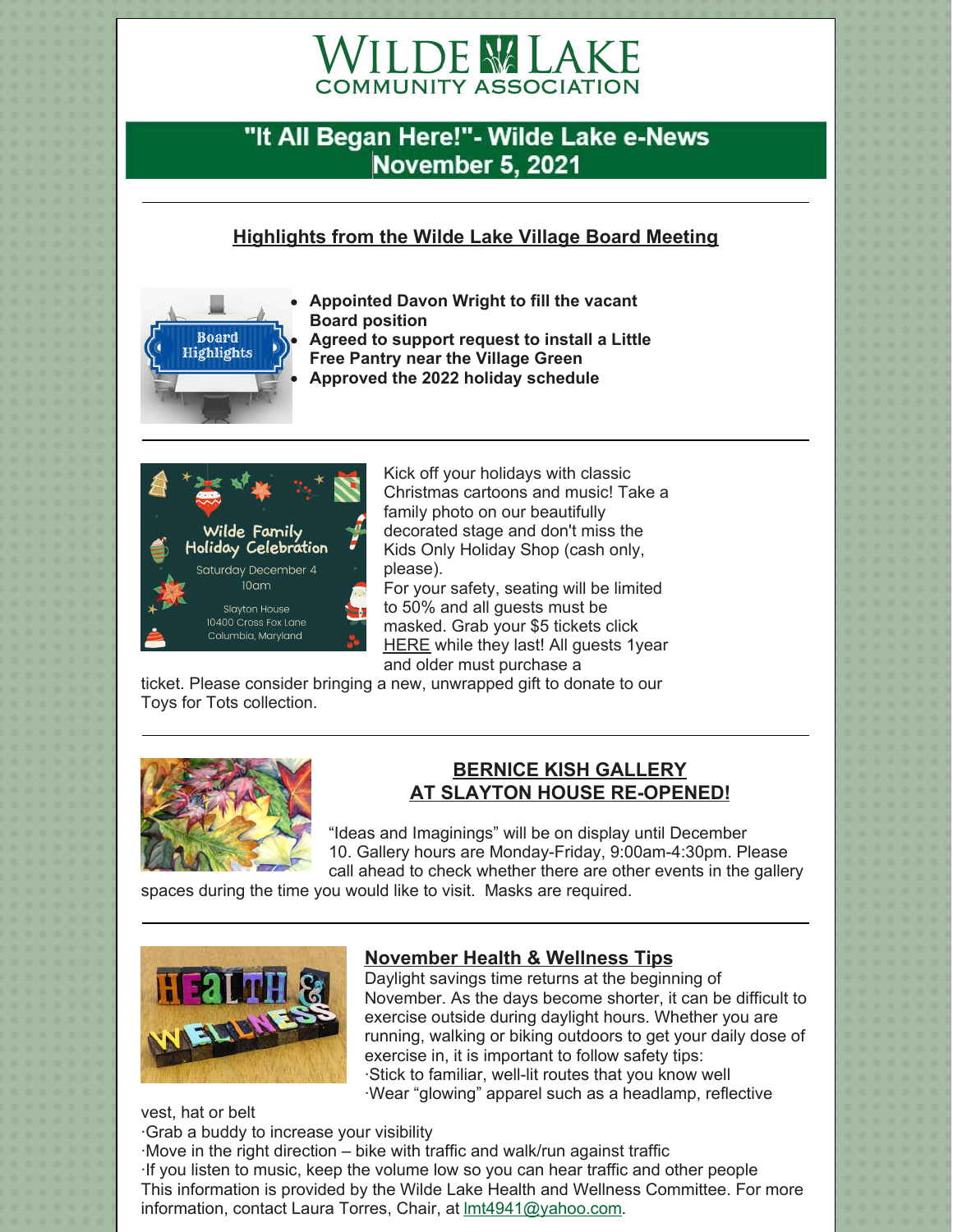

# **WOMEN IN LAW ENFORCEMENT CAREER FAIR, MEET & GREET, & MORE!**

# *Women in Law Enforcement Career Fair*

Interested in a career in law enforcement? on Saturday, November 6<sup>th</sup>, HCPD is hosting a recruitment fair specifically for women seeking a career in law enforcement. The event will offer attendees the opportunity to learn about HCPD and other regional agencies, meet women leaders in the department, and more. This free event will run from 10:00 a.m.-2:00 p.m. at the Oracle Building, 7031 Columbia Gateway Drive in Columbia



# **Harvest Heap: Pumpkin Collection**

Pumpkin Drop-off at Clark's Elioak Farm (10500 Clarksville Pike) Tuesday, November 2 - Sunday, November 7 (10 am - 5 pm)

Did you know that pumpkins are nearly 90% water? They provide great nutrients to the soil, but only when they're diverted from the landfill. This year we're making it easy for you to give your holiday pumpkins new life (and learn more about the benefits of composting)!

Drop off your carved (or uncarved) pumpkins. Please remove all candles, lights, decorations, plastic bags, etc. Painted pumpkins are acceptable (water-based paints are preferred.

#### **(410) 313-6444 help@HowardCountyRecycles.org HowardCountyRecycles.org**



The Howard County Office of [Transportation](http://www.dtcpartnership.com/) and the Downtown Columbia Partnership are joining together to present Cranksgiving 2021, a local food drive and family biking event, on Nov. 13, from 10 a.m.-1 p.m. [Cranksgiving](http://www.cranksgiving.org/) is a national initiative dubbed "a food drive on two wheels."

The event is designed to provide active recreation for local residents, raise

awareness about the county's bikable [pathway](https://www.columbiaassociation.org/wp-content/uploads/2017/10/CA_Pathways_LowRes.pdf) system and generate food items for individuals and families served by [Grassroots](http://www.grassrootscrisis.org/), Howard County's 24-hour crisis intervention center and shelter for people who are homeless.

Registered participants will bicycle from their homes to the Cranksgiving 2021 drop off site at Azlon Plaza in the [Merriweather](https://merriweatherdistrict.com/) District of [Downtown](https://downtowncolumbia.com/) Columbia, picking up food items along the way at nearby grocery stores. A variety of route options will be provided for bicyclists.

Grassroots is in need of canned fruit, chicken, tuna, Chef Boyardee, Spaghettios, chili, chunky soups, Dinty Moore beef stew, baked beans with meat, Libby's corned beef, Vienna sausages, and Spam and peanut butter and jelly.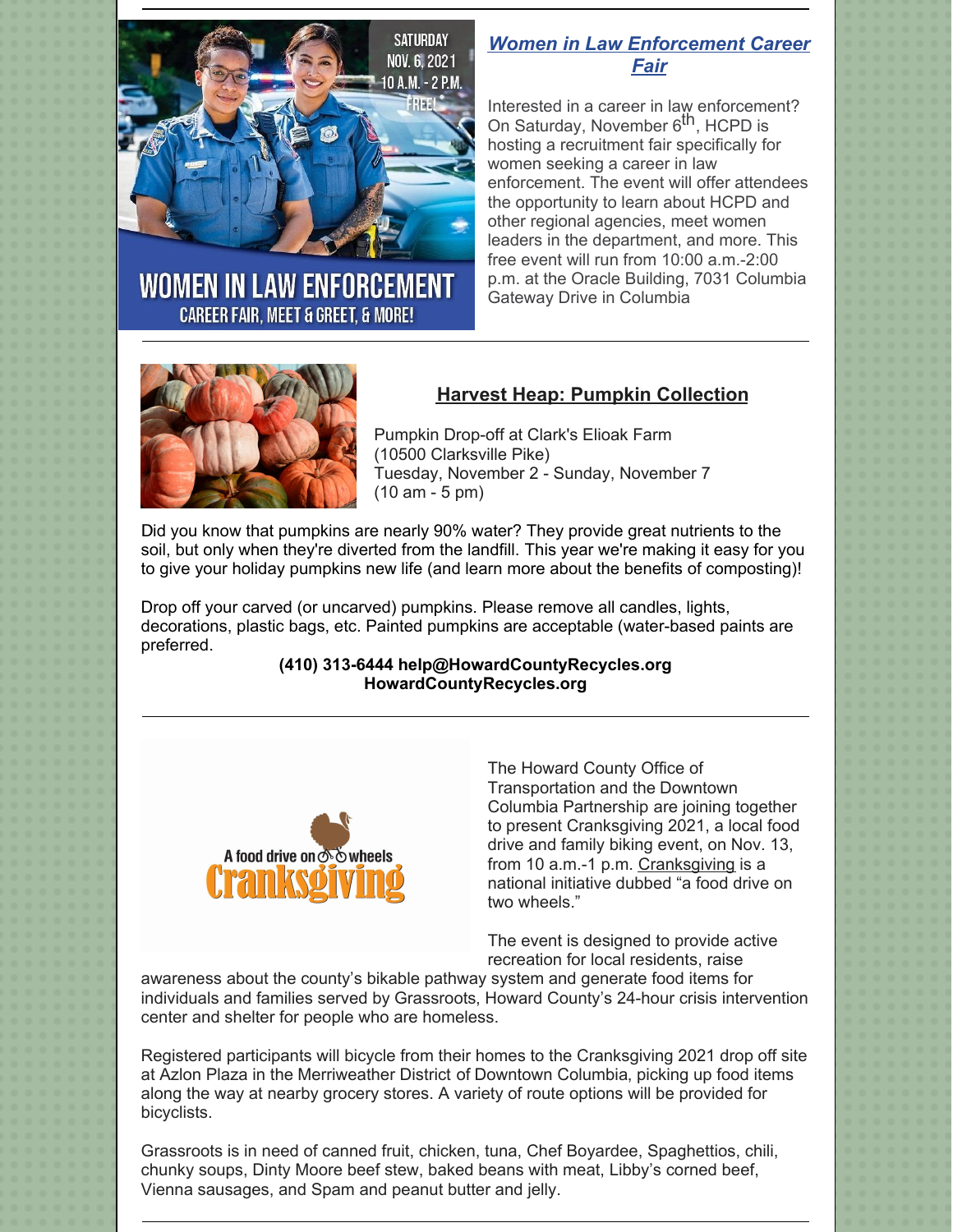

### **Upcoming Meetings**



**Wilde Lake RAC Meeting: (Virtual) Tuesday, November 9 & November 23, 7 pm** Click here for the [agenda](https://www.wildelake.org/covenants/rac-agenda/) Contact Carl McKinney at covenants@wildelake.org for Zoom link

**CA Board Meeting: Thursday, November 11, 7pm** Click here for [upcoming](https://www.columbiaassociation.org/about-us/leadership/board-of-directors/) meeting details

# **Have a say in CA's future!**

The CA Board is currently in the process of evaluating the FY2023 budget, which begins May 1, 2022. Community members are encouraged to participate in the budget process and to provide input to Board members about their priorities. Click here Click here for more [information](https://www.columbiaassociation.org/about-us/financials/financial-reports/) or an overview of the budget process and to learn more about how you can get involved.



# **Howard County Public Schools in Wilde Lake**

Are you interested in what's happening at the public schools located in the Village of Wilde Lake? Check out

the school and PTA websites listed below for important information about Wilde Lake school news, events and services.

**Bryant Woods Elementary School**: [Click](http://bwes.hcpss.org/) here for the school website and [click](https://bryantwoodspta.weebly.com/) here for the BWES PTA website.

**Running Brook Elementary School**: [Click](http://rbes.hcpss.org/) here for the school website and [click](https://runningbrookpta.org/) here for the RBES PTA website.

**Wilde Lake Middle School**: [Click](http://wlms.hcpss.org/) here for the school website and [click](https://tigersharks.new.memberhub.store/) here for the WLMS PTSA website.

May

**Wilde Lake High School**: [Click](https://wlhs.hcpss.org/) here for the school website, click [here](https://www.wildelakeptsa.org/) for the WLHS PTSA website and click [here](https://www.wlhsboosters.org/) for the WLHS Boosters website.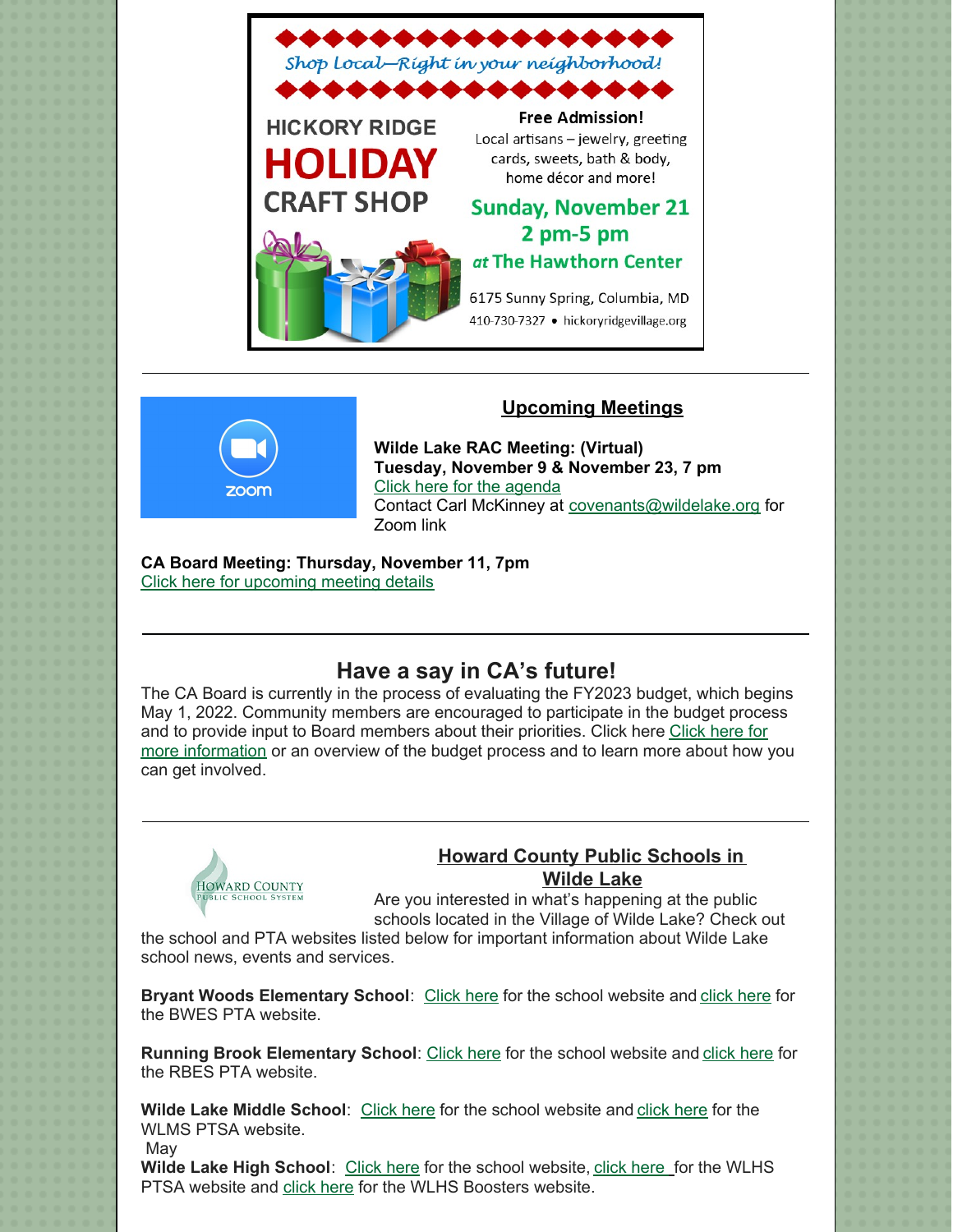

# **Attention Howard County High School Seniors: Apply Now for Howard County Arts Council's 2022 Arts Scholarship Program**

ELLICOTT CITY, MD — The Howard County Arts Council's 2022 Arts Scholarship application is now available for Howard County high school seniors planning to pursue higher education in

the arts.

The Arts Council will award a minimum of \$10,000 in scholarship funds to students entering college in the 2022-2023 academic year. Scholarships must be used for enrollment in an accredited college program for a degree in the arts. Award amounts will range between \$1,000 and \$5,000 and may be used for tuition and fees only.

Applications will be reviewed by the Arts Council's Scholarship Panel, made up of professionals working in a variety of artistic disciplines. Review criteria will include artistic merit, demonstrated knowledge of an artistic discipline, commitment to a career in the arts, and a demonstrated track record of success in an academic setting. Applicants will be notified of the committee's decision in March 2022.

Applications for the scholarship program must be submitted online. Prospective applicants should visit [hcac.gosmart.org](http://hcac.gosmart.org) to initiate the application process. Applicants must be legal residents of Howard County in their senior year of high school. Applications must be submitted electronically by **January 27, 2022**. Contact the Howard County Arts Council at 410-313-2787 or email [info@hocoarts.org](mailto:info@hocoarts.org) for more information.



# **Wilde Lake Staff is Here to Help!**

We're here to help! Members of the Slayton House team are available to assist residents by email and phone (410/730-3987) or in person by appointment. *Please note that masks will be required for all Slayton House guests and staff (including those who have been vaccinated), effective Saturday, August 14*.

- For questions regarding exterior alterations, compliance letters or property maintenance issues, contact Carl McKinney, Covenant Advisor, by email at [covenants@wildelake.org](mailto:covenants@wildelake.org) or by phone at 410-730-3987 extension 16.
- For information about rentals at Slayton House and the neighborhood centers, contact Lisa Juranic, Facility Manager, by email at [rentals@wildelake.org](mailto:rentals@wildelake.org) or by phone at 410-730-3987 extension 18
- For questions about the Bernice Kish Gallery at Slayton House, contact Lisa Kim, Gallery Director, at [camp@wildelake.org](mailto:gallery@wildelake.org) or by phone at 410-730-3987 extension 17.
- For Wilde Lake Village Board related matters and general inquiries, contact Kristin Shulder, Village Manager, by email at [wlca@wildelake.org](mailto:wlca@wildelake.org) or by phone at 410-730- 3987 extension 14.



## **Get Updates from Your Howard County Government Elected Officials**

The Village of Wilde Lake is located in [Council](https://cc.howardcountymd.gov/Districts/District-4  ) District 4 and is represented by Deb Jung. [Click](https://cc.howardcountymd.gov/Districts/District-4) here to sign up for the District 4 newsletter.

[Click](https://www.howardcountymd.gov/Branches/County-Executive/Newsletter) here to sign up for The Ball Bulletin from County Executive Calvin Ball.

# **Wilde Lake Village Board 2021-2022**